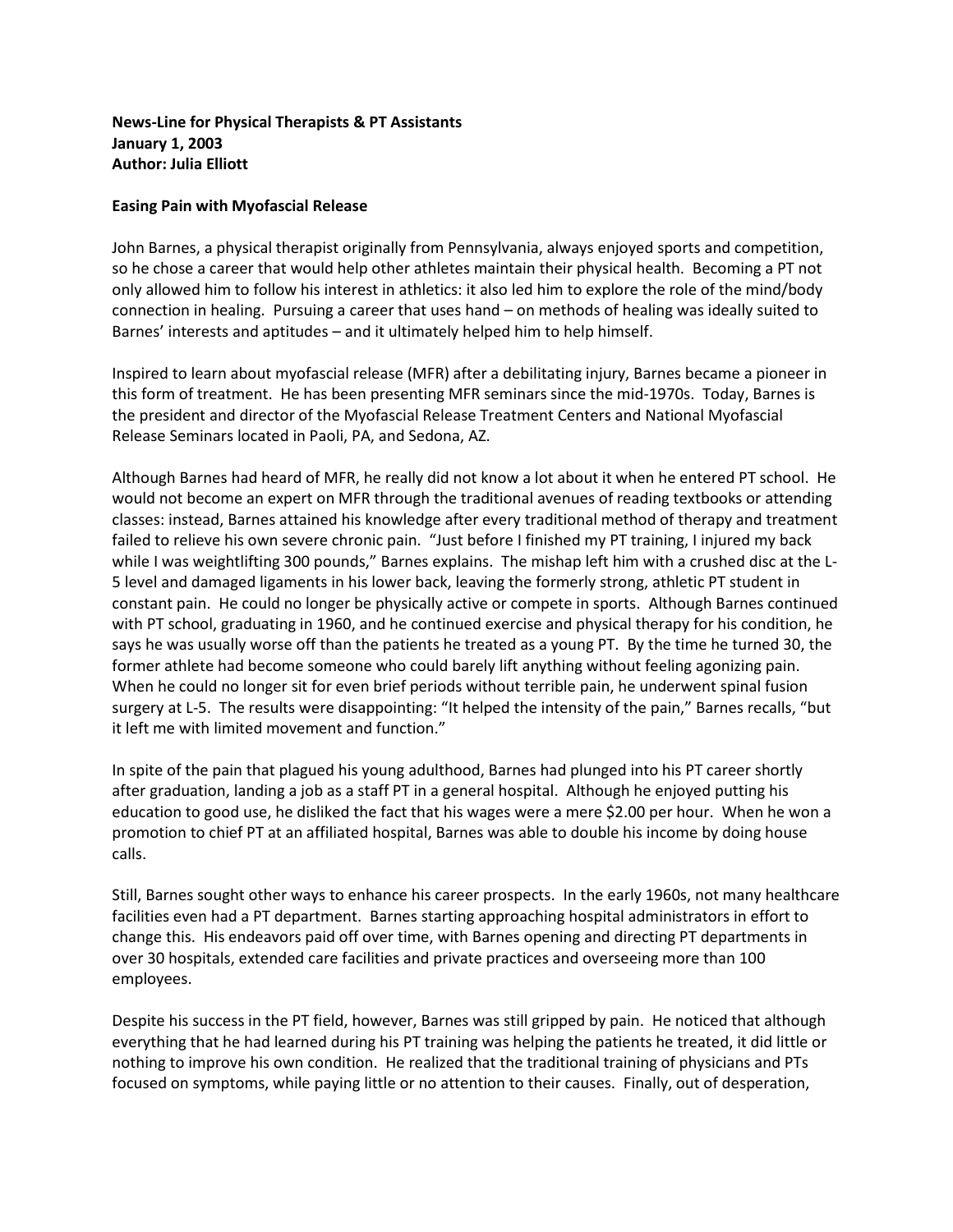Barnes began experimenting: lying on his living room floor, he began applying pressure to painful areas on his body, noting that lighter pressure yielded better results.

"The sensations I was feeling went far beyond the origin and insertion of muscles, leading me to believe that there was more to it than muscles. That is when I realized it just might be the fascial system," says Barnes. "As I started putting pressure into my tight areas, it started to help." He found it necessary to hold the pressure for a sustained period without sliding his hands along his skin's surface. "My pain was diminishing and my motion was returning. As I was treating myself, the sensations generated seemed to spread throughout my body like butter melting or taffy stretching," recalls Barnes.

Almost ecstatic with the realization that this might mark an end to his years of pain, Barnes began an intensive study of the fascial system. He read everything he could find and attended relevant seminars to increase his knowledge of this mysterious body system.

Barnes learned that the theory behind myofascial release required an understanding of the fascial system (connective tissue). Fascia is very densely woven tissue, covering and interpenetrating every muscle, bone, nerve, artery and vein as well as all of the internal organs and the central nervous system (brain and spinal cord). Interestingly, the fascial system is actually a single structure that runs from head to foot without interruption. Connecting each part of the body to every other part, the fascia is not unlike the yarn in a sweater. Fascia plays an important role in the support of the body, since it surrounds and attaches to all structures. The body would not be stable enough to support sitting, standing, or walking without the constant pull of the fascial system. The body is like a tent, whose support poles (bones) cannot adequately hold up the tent without the constant tension of guide wires (fascia) to keep the structure upright with proper equilibrium.

In its normal healthy state, the fascia is relaxed and wavy in configuration. It can stretch and move without restriction. When afflicted with physical trauma, scarring, or inflammation, however, the fascia loses its pliability. It becomes tight and restrictive, a source of tension to the rest of the body. Falls, whiplash injuries, surgeries or even habitual poor posture and repetitive stress injuries have cumulative effects. Traumatized fascia can exert excessive pressure that produces pain or decreased range of motion, can affect flexibility and stability, and can even hamper our ability to cope with strain and stress.

"It has been estimated that when trauma or an inflammatory process occurs, the myofascial system can exert tensile forces of up to approximately 2,000 pounds per square inch" says Barnes. "This kind of excessive pressure exerted upon pain-sensitive structures produces the symptoms that the vast majority of our patients present with every day," he explains. "This is also coupled with the confusion that myofascial restrictions do not show up in any of the standard testing, so it has been misdiagnosed for a long period of time."

"We are all fascial beings," notes Barnes. "A gelatinous energetic fascial being with specialized structures embedded. The fascia controls all of the other structures and systems of our body and basic physiologic functions of our being, all the way down to the cellular level. Therapists were trained to look at it as packing material. The traditional physical therapy releases the fascia, but that only lasts two or three days. They do not get into the ground substance."

One feature of MFR that attracted Barnes was the power of touch as a diagnostic tool. "Most therapists are not taught via touch; they rely too much on machines for this. We had to find the fascial system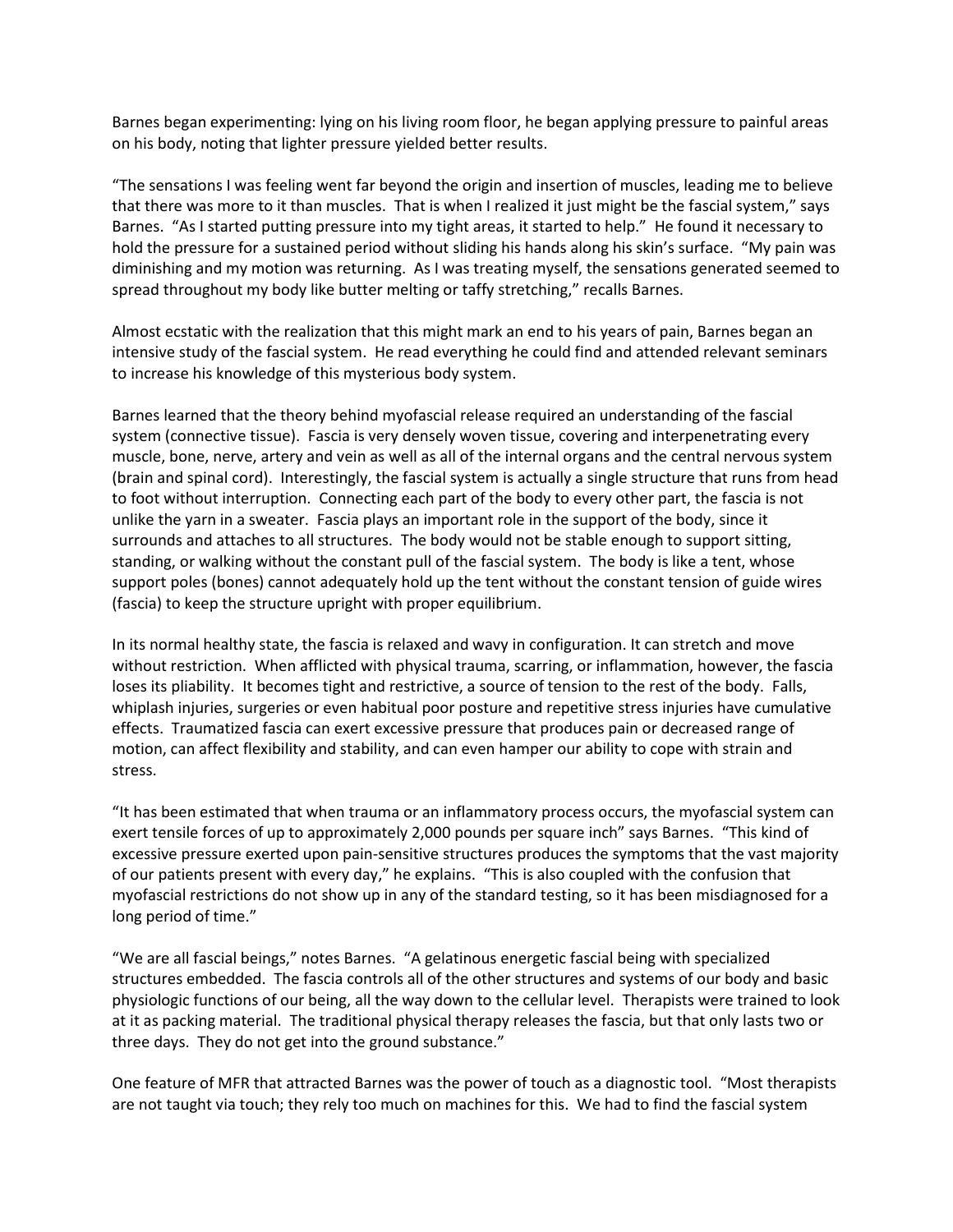through touch because it does not show up on the standard testing, resulting in [myofascial problems] being missed completely or misdiagnosed," he says. "This is why we teach the therapists to feel with their hands where the restrictions lie, and when they release, they give us an uncanny accuracy and effectiveness."

Although myofascial release treatment has been around for many years, and the older treatments were well-intentioned, Barnes says that they were also aggressive, painful and mechanical, and tended to activate the mind/body's protective mechanisms, in turn inducing extra stress and rendering areas of treatment even less pliable. As Barnes began to understand the fascial system, he realized that the techniques taught at the seminars he attended were very different from the principles he had discovered while working on himself. This may be because the soft tissue mobilization techniques of MFR developed up to that point in time were based on cadaver studies.

Barnes' response was to adapt the "old" form of myofascial release treatment to the needs of living bodies instead of cadavers. He did this by applying the techniques that helped relieve his own pain and stiffness to the treatment of his patients. Barnes emphasizes gentle sustained pressure, rather than the aggressive, often-painful manipulations he considers hallmarks of the old form of treatment.

Not everyone in the PT field has agreed with Barnes' approach to MFR, however. "I was attacked by defenders of the status quo. There seemed to be a mindset by some in the physical therapy profession who were hesitant to consider new ideas and techniques," recalls Barnes. "There will always be skeptics out there, but we will still be here to treat those in need."

The MFR treatment that Barnes specializes in is meant to complement conventional treatments offered by physicians and therapists. Acceptance of his approach has grown to the point that Barnes has trained more than 50,000 therapists (nearly one quarter of the physical therapy professionals in the U.S.) and physicians.

Barnes also applies his techniques to veterinary care. To him, this fundamental principle still applies when treating animals: "The body language talks to you: listen to it." His veterinary clients are professional athletes that he helps back to the track. "I have been treating racehorses for a number of years, with great success. I treated these horses by applying release principles, and every horse I have treated is now back racing. Many are shattering records."

The demand for myofascial release grew to include patients from all over the world at the Paoli, PA, center in suburban Philadelphia. This led to the opening of Barnes' new myofascial release treatment center in Sedona, AZ, called Therapy on the Rocks. "We had so many people traveling [to PA] from the West Coast," says Barnes of his decision to open the new center, "but when you have back, neck and other body pain, you know that is a challenge."

Barnes has come a long way from his days of chronic pain to have MFR treatment facilities on both sides of the U.S. His greatest reward, however, has been seeing "the lights go on" in countless fellow therapists' eyes when they feel the releases under their hands and realize the power that they possess to help others heal.

John F. Barnes, PT, graduated from the University of Pennsylvania in 1960 and is licensed in PA, AZ, NJ, DE, CO, and HI. He sits on the council of advisors of the American Back Society; is editorial advisor of the Journal of Bodywork and Movement Therapies; and is a member of the American Physical Therapy